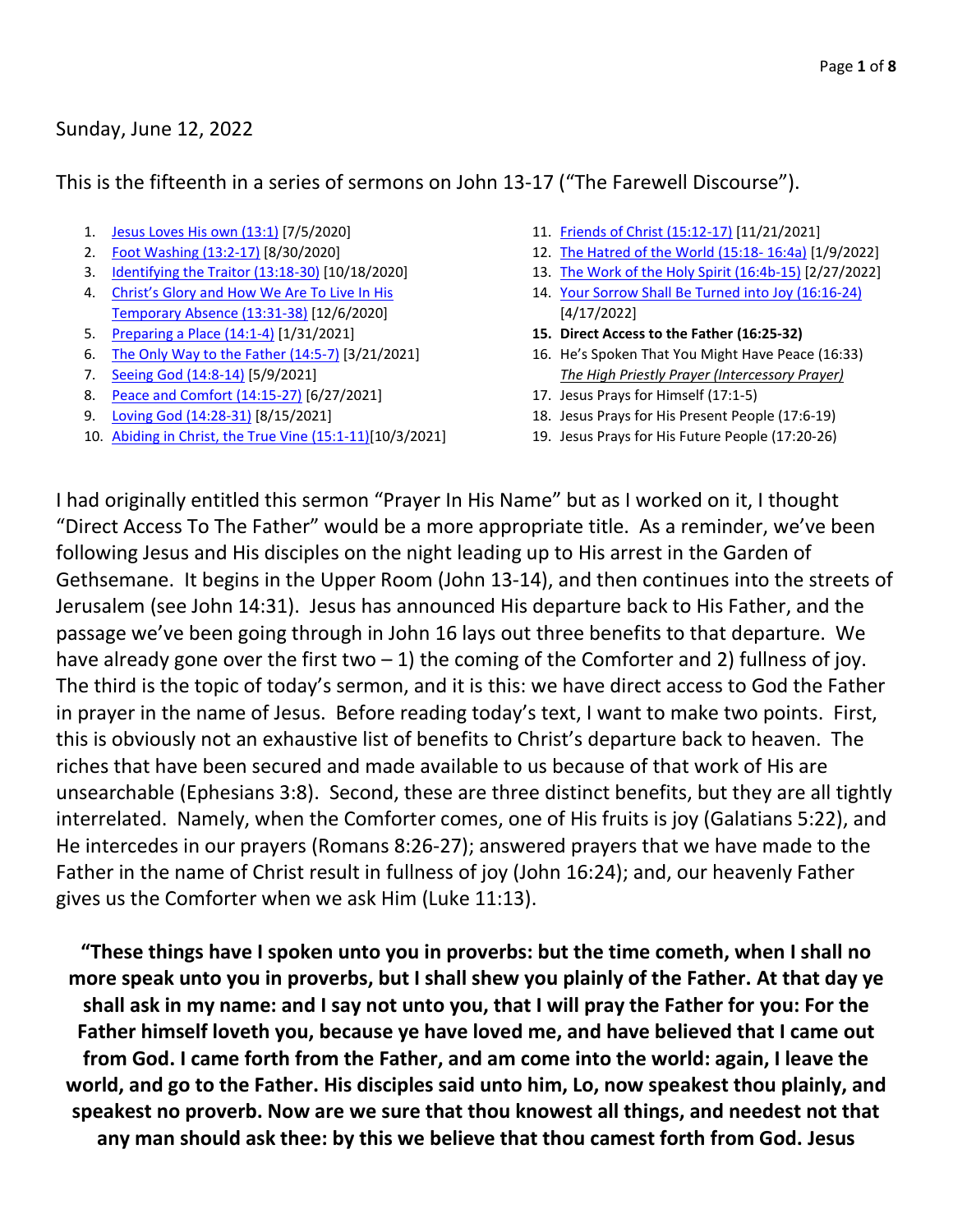## **answered them, Do ye now believe? Behold, the hour cometh, yea, is now come, that ye shall be scattered, every man to his own, and shall leave me alone: and yet I am not alone, because the Father is with me." (John 16:25-32)**

Let's go with this breakdown: "The One Who Hears Our Prayers," and "The Ones Who Pray."

#### **The One Who Hears Our Prayers**

**"These things have I spoken unto you in proverbs: but the time cometh, when I shall no more speak unto you in proverbs, but I shall shew you plainly of the Father. At that day ye shall ask in my name: and I say not unto you, that I will pray the Father for you: For the Father himself loveth you, because ye have loved me, and have believed that I came out from God. I came forth from the Father, and am come into the world: again, I leave the world, and go to the Father." (John 16:25-28)**

You may recall that last time, we ended with a couple verses about prayer, the main thrust of which is that answered prayer results in fullness of joy:

# **"And in that day ye shall ask me nothing. Verily, verily, I say unto you, Whatsoever ye shall ask the Father in my name, he will give it you. Hitherto have ye asked nothing in my name: ask, and ye shall receive, that your joy may be full." (John 16:23-24)**

This week's passage is also about prayer, but the main thrust this time is that we have direct access to our loving Father in the name of Christ. Indeed, the two main things that we learn here about the One to whom we pray is that He is our Father and He loves us.

Jesus starts this section by telling us that He had been speaking in proverbs, but the time is coming when that's going to come to an end, and He's going to show us plainly of the Father. The word translated "proverbs" here is defined as "any dark saying which shadows forth some didactic truth, especially a symbolic or figurative saying." Notice the contrast between "speak unto you in proverbs" and "shew you plainly of the Father." The idea is that He had been telling them things that were hard for them to understand (both in this Discourse, and during His entire ministry). But the day is coming, He says, when it will be plain. It wasn't merely that He was using symbolic language that was particularly hard to understand  $-$  it was that they personally had a hard time understanding it. There are a lot of reasons for that, including their own dullness, their preconceived notions about the Messiah, and the simple fact that the events of Jesus's death, resurrection and ascension had to actually happen before they were able to comprehend a lot of what He had been talking about. It's easy for us to look back on these guys and say, "I can't believe they didn't understand what was going on here – it's so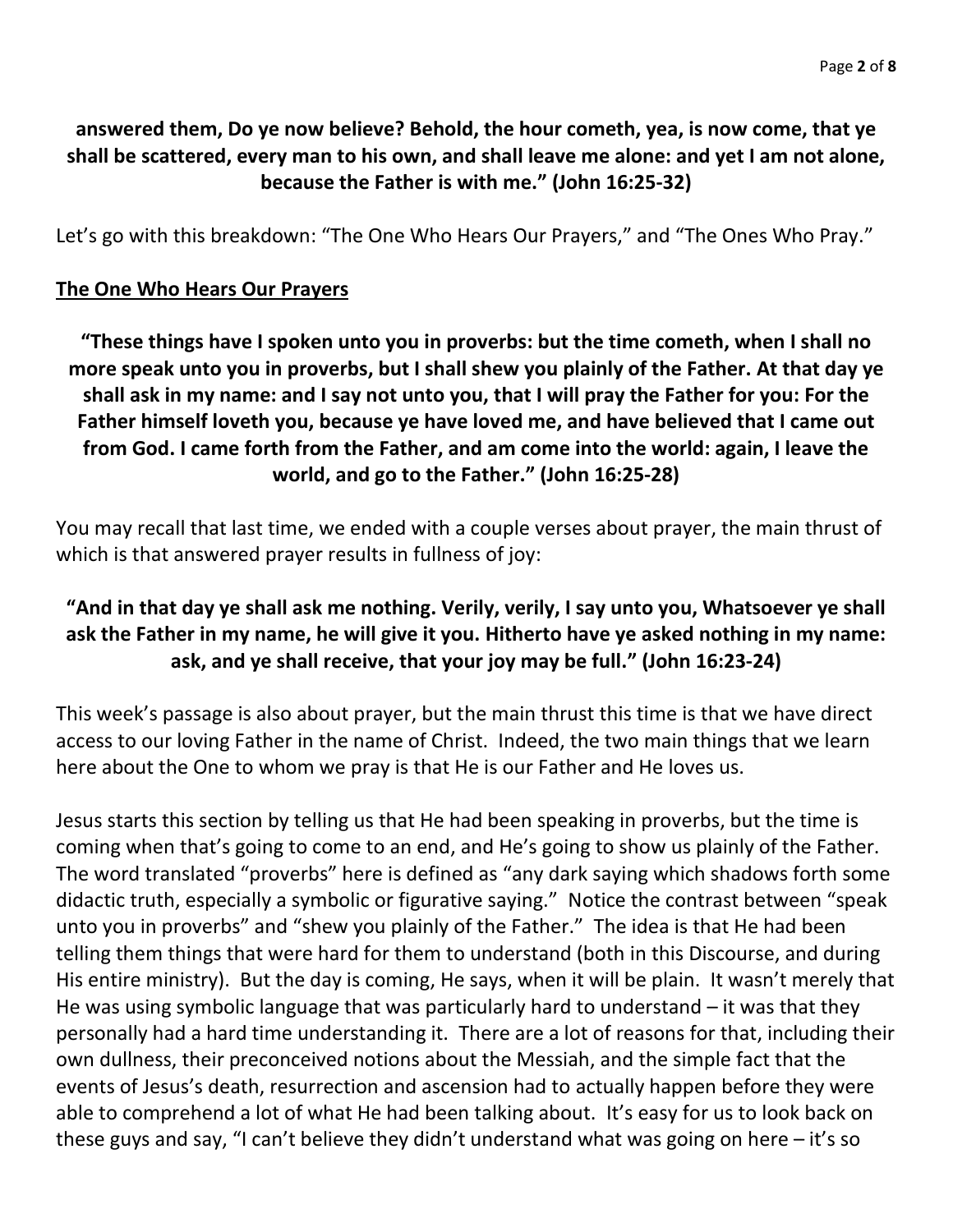easy for me to understand." But remember that they were on the other side of the cross, and we're on this side.

Now, the particular thing that He says that He's going to make plain is "the Father." He's going to teach us about the Father. Remember, the overarching purpose of His whole incarnation was to glorify the Father. It's important for you to have an accurate conception of the Father – often times, we might be tempted to focus so much on Christ that we forget the first person of the Trinity. And how is He going to "shew you plainly of the Father?" Well, back up to verse 15 – "All things that the Father hath are mine: therefore said I, that he [i.e., the Holy Spirit] shall take of mine, and shall **shew** it unto you." This is part of the work of the Holy Spirit of Christ. He teaches us about the Father. He teaches us about His character, His attributes, His glory, His works, etc. Read the New Testament! It's full of plain speech about the Father. And the indwelling Spirit illuminates our understanding as we read and hear it expounded.

As mentioned above, Jesus gives us a couple attributes of the Father here. First, He is a "Father"! This isn't just some metaphor to help us understand  $\text{Him} - \text{it}$  is in His very nature to be a Father. We have a lot of people in this church, from a lot of different backgrounds and circumstances and experiences. But one of the common features that we all share is that each of us has an earthly father. Your father may have been absent all or part of your life (either due to abandonment or death or some other reason). From time to time, he may have been (or may still be) aloof, overbearing, impatient, angry, capricious, frivolous. Or a combination of those things and many others. You may get along really well with your father. Or you may not like your father at all. The fact is that earthly fathers are sinners. Even in the good things we do, we are sinners. In fact, Jesus tells us in Luke 11:13 that we're evil, even in the doing of good for our children ("If ye then, being evil, know how to give good gifts unto your children: how much more shall your heavenly Father give the Holy Spirit to them that ask him?").

I'm telling you all this because I understand that people tend to have a particular conception of what a "father" is based on their own experiences with their own fathers. I'm asking you to put that aside and remember that our Father in heaven is the perfect Father. He is the standard for fatherhood. Human fathers are fallen and corrupt. In fact, one of the main things that human fathers bring to the table is that by our sins and deficiencies, we highlight the perfections of our heavenly Father by way of comparison. It's like when a precious gem is set on a black backdrop. Let me give one example. James 1:5 tells us: "If any of you lack wisdom, let him ask of God, that giveth to all men liberally, **and upbraideth not**; and it shall be given him." That word "upbraid" can mean many things, but in this context, I believe it means "to cast in one's teeth." That means to bring up something that the person has said or done and spitefully throw it in their face. Humans do this to each other – fathers do this to their children – because we're sinful creatures. The very fact that the Holy Ghost thought it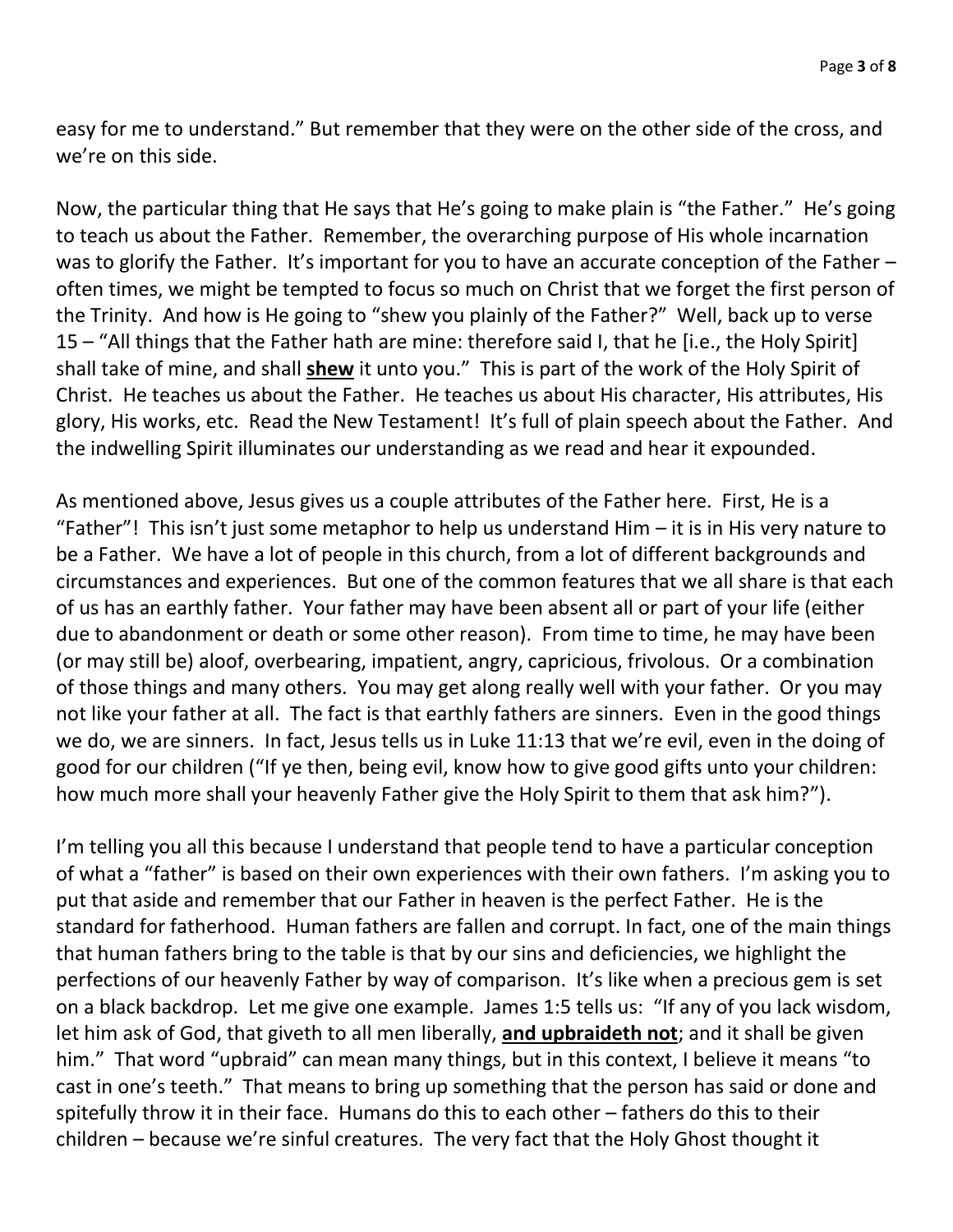necessary to put the phrase "and upbraideth not" in this verse shows that people tend to be concerned that the Father is going treat us the same way that sinful humans treat us. The bottom line is this: we're patterned off God, and He's not patterned off us. You can use these human relationships to help understand God, but please, don't use the sins and deficiencies of your own father to judge our heavenly Father.

With all that said, the fact that He is a "Father" necessarily implies that there are "children" involved. Fathers, by definition, "beget." Jesus, of course, is the "only begotten Son." (It means that this Father/Son relationship is unique- it is one-of-a-kind). God's elect are also said to be begotten of God. We are His children. And I'm not talking in the sense that He created us. I'm talking in the sense that He has entered into a special relationship with us. I'm talking about "children of God" vs. "children of the devil." (1 John 3:10).

**"Behold, what manner of love the Father hath bestowed upon us, that we should be called the sons of God: therefore the world knoweth us not, because it knew him not. Beloved, now are we the sons of God, and it doth not yet appear what we shall be: but we know that, when he shall appear, we shall be like him; for we shall see him as he is." (1 John 3:1-2)**

### **"Whosoever believeth that Jesus is the Christ is born of God: and every one that loveth him that begat loveth him also that is begotten of him." (1 John 5:1)**

Adoption terminology is also used to describe this relationship with God.

**"Therefore, brethren, we are debtors, not to the flesh, to live after the flesh. For if ye live after the flesh, ye shall die: but if ye through the Spirit do mortify the deeds of the body, ye shall live. For as many as are led by the Spirit of God, they are the sons of God. For ye have not received the spirit of bondage again to fear; but ye have received the Spirit of adoption, whereby we cry, Abba, Father. The Spirit itself beareth witness with our spirit, that we are the children of God: And if children, then heirs; heirs of God, and joint-heirs with Christ; if so be that we suffer with him, that we may be also glorified together." (Romans 8:12-17)**

Adoption means that we started off in one family and now we have moved over to a new family. By nature, we were once children of the devil (children of wrath, children of disobedience) but now we are born again and are the children of God. We are now part of the heavenly family, and we are given all the privileges thereof (e.g., "an inheritance incorruptible, and undefiled, and that fadeth not away"  $-1$  Peter 1:4). This is such an amazing act of condescension on the part of God, I'd be scared to call myself a "child of God" if He hadn't made it so clear in the scripture that this is what He's done for us. It is no accident that this topic is one of the first things that Jesus talks about after His resurrection: "Go to **my brethren**,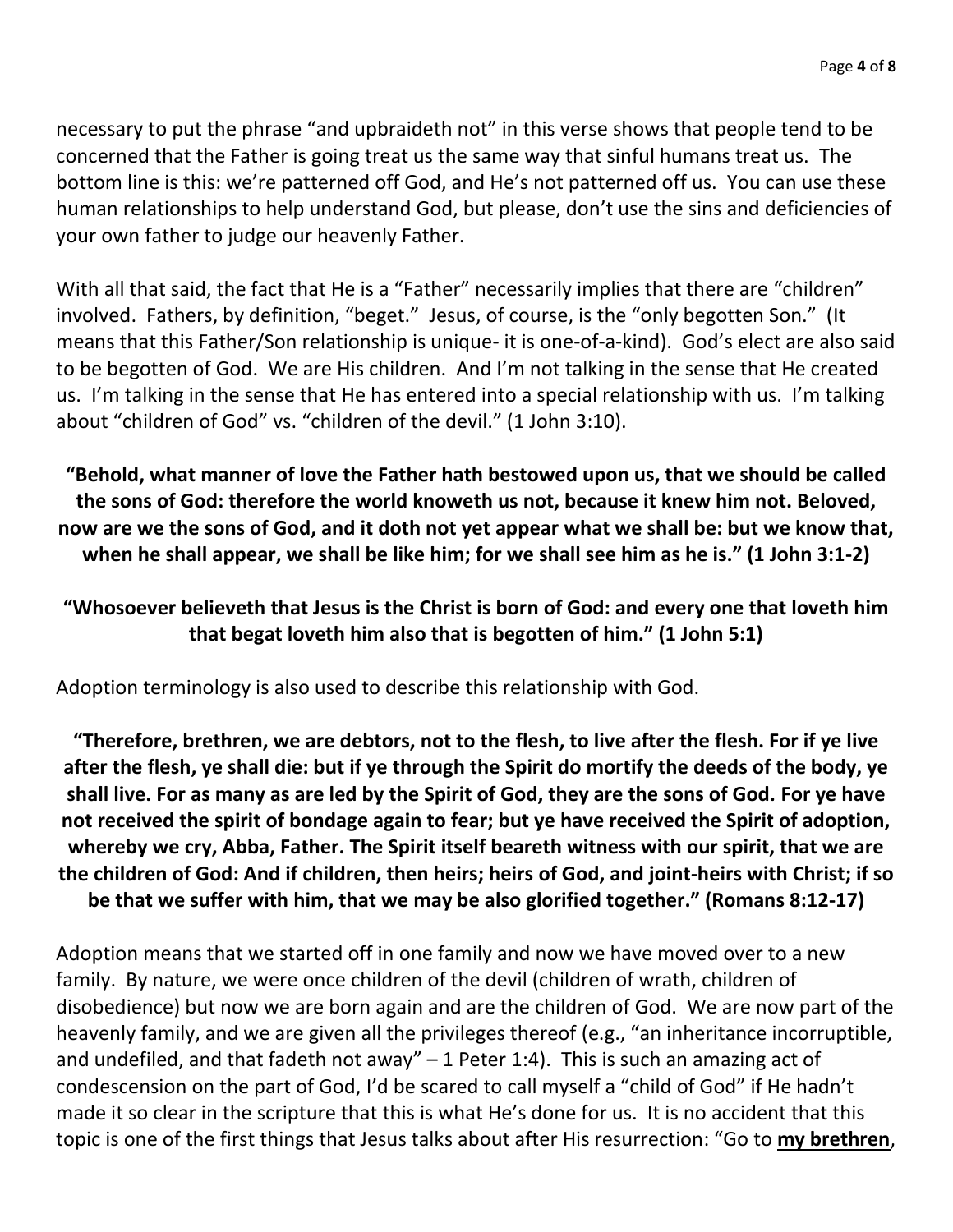and say unto them, I ascend unto **my Father, and your Father**; and to my God, and your God." (John 20:17). Beloved, we are brothers of Christ and children of the Father. If this isn't how you view your relationship to God, it's time for you to spend some time reorienting yourself.

The second attribute of the Father given here is that He Himself loves us. Now, there's some confusing language here. Jesus says, "I say not unto you, that I will pray the Father for you." It almost sounds like He's saying that He's not going to intercede for us anymore. Well, He just said in chapter 14:16: "I will pray the Father, and he shall give you another Comforter, that he may abide with you for ever." And then in a few minutes, He's going to spend most of John 17 praying for them. And then in Hebrews 7:25, we learn that "He ever liveth to make intercession for them." His point is not to say that He isn't ever going to intercede for us. Rather, His point is that a lot of people have an incorrect view of the Father. They think of Him as distant and unapproachable, unwilling to take the time to hear His children. And they think that they need the Son to step in and butter Him up a little bit, so He'll listen to us. That's not how it is at all. The commentary of Jamieson, Fausset and Brown explains it very succinctly: "Christ does pray the Father for His people, but not for the purpose of inclining an **unwilling** *ear.*" Jesus is saying here that He doesn't have to step in and convince the Father to hear our prayer. Why? "For the Father himself loveth you!" When you go to pray, understand that you're going directly to your Father who loves you, who delights to hear from His dear children, who has appointed the means of prayer, and who has bidden you to pray.

### **"…I the LORD have spoken it, and I will do it. Thus saith the Lord GOD; I will yet for this be enquired of by the house of Israel, to do it for them." (Ezekiel 36:36-37).**

He's the one who chose you from before the foundation of the world. He's the one who showed His love to you by sending His Son to die for you. He doesn't love you because Jesus died for you – it's the exact opposite. The Father sent Jesus to die for you because He loved you from eternity past, from the time that you were chosen in Christ (Ephesians 1:4). And it's in the name of His Son that you are to approach Him. He's said several times that we're supposed to pray in His name, and I've already explained what that means (see "[Seeing God](https://www.godhatesfags.com/sermons/outlines/Sermon_20210509_Ben_farewell-discourse-part-7-seeing-God.pdf)  $-$ [John 14:8-14](https://www.godhatesfags.com/sermons/outlines/Sermon_20210509_Ben_farewell-discourse-part-7-seeing-God.pdf)" for a good summary). But let me add one more nuance to "praying in His name" that I don't think I've addressed before. Some people approach prayer (like they do a lot of things in their lives) with a false humility. "I'm just so unworthy, it doesn't feel right for me to talk to God." First, God never told you to wait until you were worthy. But He did tell you to pray. If you think that you're so humble that you need to disobey God's commands, that is nothing less than pride disguised as humility. Second, it is true – you are unworthy. But Jesus is not unworthy, and you are coming in His name. You don't come arrogantly or cavalierly on your own merit - but you come boldly in His name.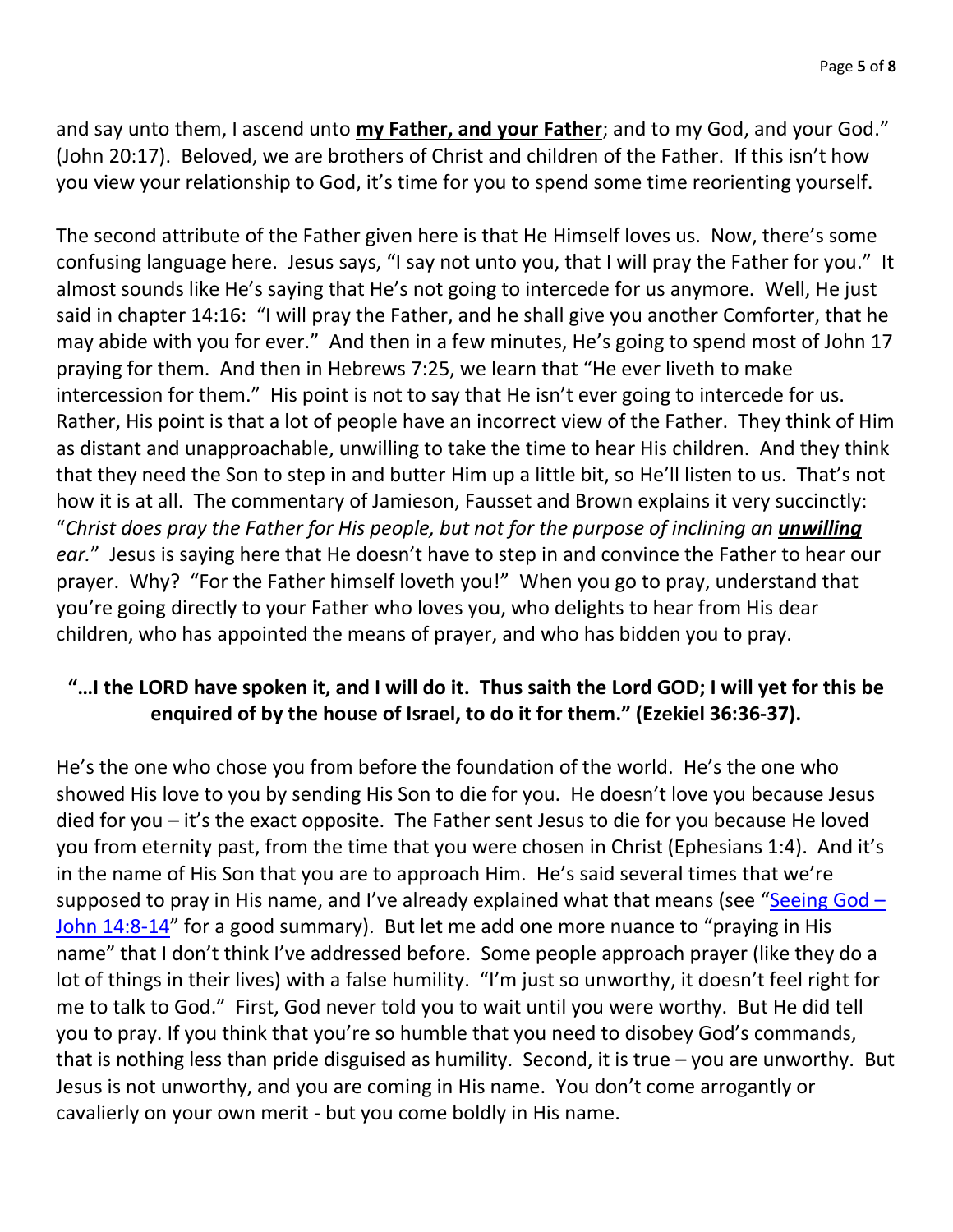And one more thing here in this passage that might cause some confusion. Jesus says: "the Father himself loveth you, because ye have loved me, and have believed that I came out from God." There's a bedrock principle that you can't forget: God's love for us is founded on "the good pleasure of His will" (Ephesians 1:5). He loved Jacob before he was born and had done neither good nor evil (Rom. 9:11-13). "Herein is love, not that we loved God, but that he loved us, and sent his Son to be the propitiation for our sins." (1 John 4:10). So, when Jesus says that the Father loves us "because ye have loved me, and have believed that I came out from God," you have to understand that His love for us preceded our existence – before we loved Him, and before we believed that He came from God, He already loved us. So, what does this mean? There are a couple ways to take it. First, the stronger our love and faith to Christ is, the more we experience the Father's love. Second, we can be assured that the Father Himself does, in fact, love us because we love and believe on Christ (that is, our love for and faith in Christ demonstrates that the Father does indeed love us, because otherwise we wouldn't love or believe in Him at all). It's interesting that the word used for "love" in this verse is the Greek word "phileo" which may be translated as "a warm and friendly love." It's the only time in the Bible that this word is used to describe God the Father's love for us (normally, the word is "agapao"). I think the message is that God is not only gracious and merciful to us, but He also delights in us. He has a deep and warm affection for us. But may I add – please don't get too sentimental with this. Remember that God is holy and is to be feared and revered.

So, we can go directly to the Father in prayer. But one may ask, "what about before Jesus came to earth? Didn't the Old Testament saints pray directly to Him? How did Jesus coming change that?" And my answer to that is that when Jesus died, "the veil of the temple was rent in twain from the top to the bottom." (Mark 15:38). And I would also say this:

# **"Having therefore, brethren, boldness to enter into the holiest by the blood of Jesus, By a new and living way, which he hath consecrated for us, through the veil, that is to say, his flesh; And having an high priest over the house of God; Let us draw near with a true heart in full assurance of faith, having our hearts sprinkled from an evil conscience, and our bodies washed with pure water." (Hebrews 10:19-22)**

The Old Testament saints lived under a system of sacrifices, such that animal sacrifices were made from the time that Adam sinned (Genesis 3:21). By the time we get to the Mosaic economy of things, sacrifices are made daily. This was the framework under which these people prayed. The high priest was the only one who could enter the holy of holies, and he could only do it one day each year, on the Day of Atonement. It was a constant reminder that they were sinners, and that the Messiah was going to come one day and once and for all take care of those sins...but it was also a constant reminder that He hadn't come yet. By His death, Jesus removed all that, and opened a "new and living way." This is why I said earlier that we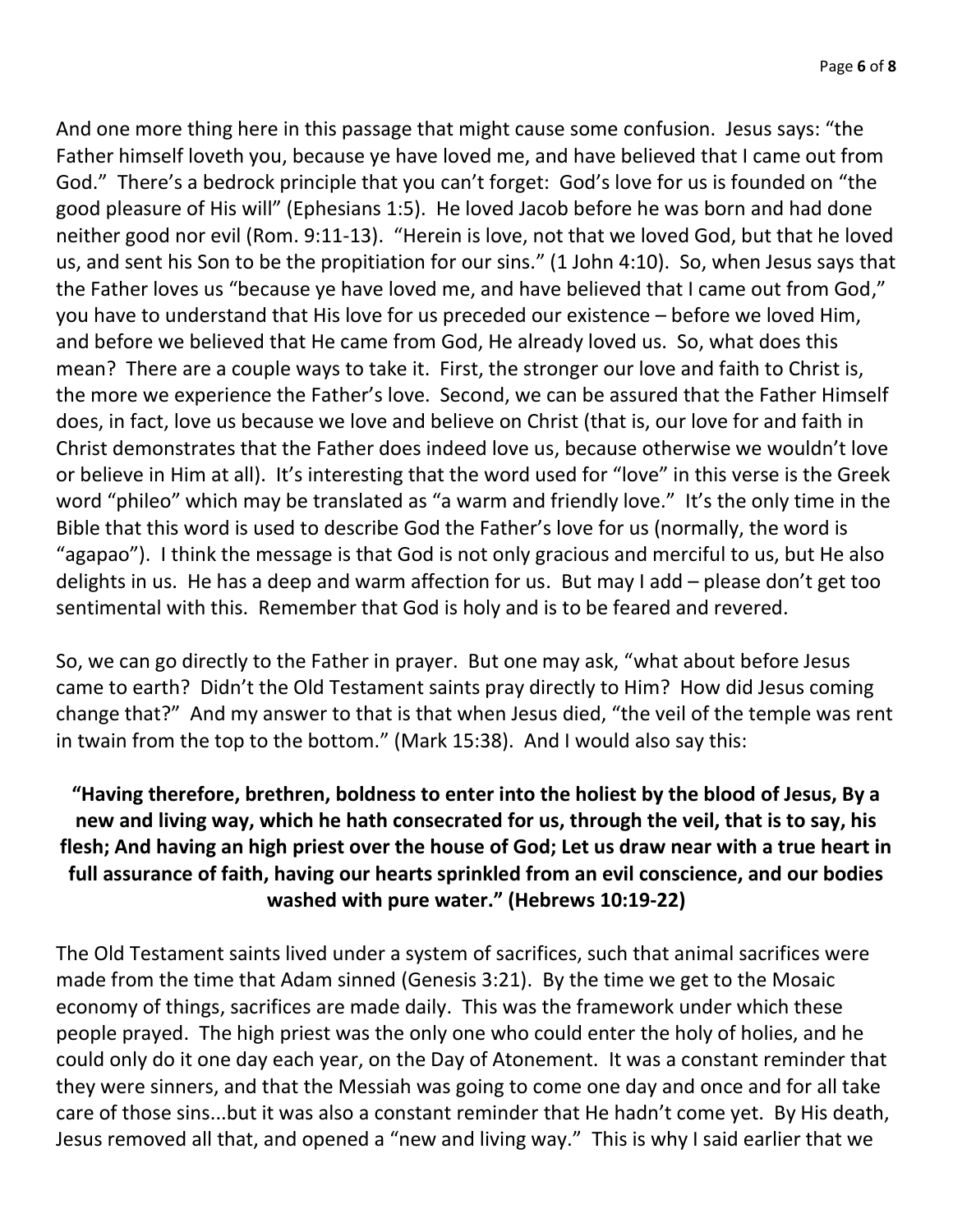can boldly come to the Father in His name. I don't claim to understand all of this, but I do know that whatever hindrances may have been in the way, they were all removed in one fell swoop when Jesus offered Himself up as a sacrifice. So just be thankful that we have the access to God that we do have and take advantage of it early and often, remembering that the privilege was bought at a tremendous cost. Be importunate but be patient. Don't go sporadically. Don't only go when you want something, and don't wait to frantically approach Him when the ox is in the ditch.

### **The Ones Who Pray**

**"His disciples said unto him, Lo, now speakest thou plainly, and speakest no proverb. Now are we sure that thou knowest all things, and needest not that any man should ask thee: by this we believe that thou camest forth from God. Jesus answered them, Do ye now believe? Behold, the hour cometh, yea, is now come, that ye shall be scattered, every man to his own, and shall leave me alone: and yet I am not alone, because the Father is with me." (John 16:29-32)**

When I read this, I note a few things:

- 1. On the part of the 11 apostles, I see sincere faith and excitement at understanding the Word of God. I also see some other things. Slowness to learn, pride, self-assurance, fickleness, immaturity, weak and wavering faith, cowardice, unbelief, fear of man.
- 2. On the part of Jesus, I see a bit of exasperation and sarcasm ("Do ye **now** believe? What about the last three years? What about the next few hours?"), love for His people, omniscience, love for the Father. He's not questioning the sincerity of their faith or despising how small it is, but rather He's rebuking them for their over-confidence and arrogant security in it. Trapp: "*I know, ere trouble comes, you are jolly fellows. But it is easy to swim in a warm bath: and every bird can sing in a sunshine day.*"
- 3. On the part of the Father, I see His love for the Son, and His faithfulness being contrasted with the faithlessness of the disciples. (This makes it all the more heartrending when Jesus dolefully cries out, "My God, my God, why hast thou forsaken me?" who forsook Him not out of faithless cowardice, but in punishment for the sin He bore).

I think we can all see ourselves in the apostles here. But let's focus on self-assurance because I think that's the prevailing thing going on with them. It's a real-life example of "Wherefore let him that thinketh he standeth take heed lest he fall." (1 Corinthians 10:12). These guys have clamped down on a little scrap of truth and now fancy themselves to be way more spiritually mature than they actually are. So much so that within the next few hours, they will be scattered and retreat to where they came from, just as it was prophesied.